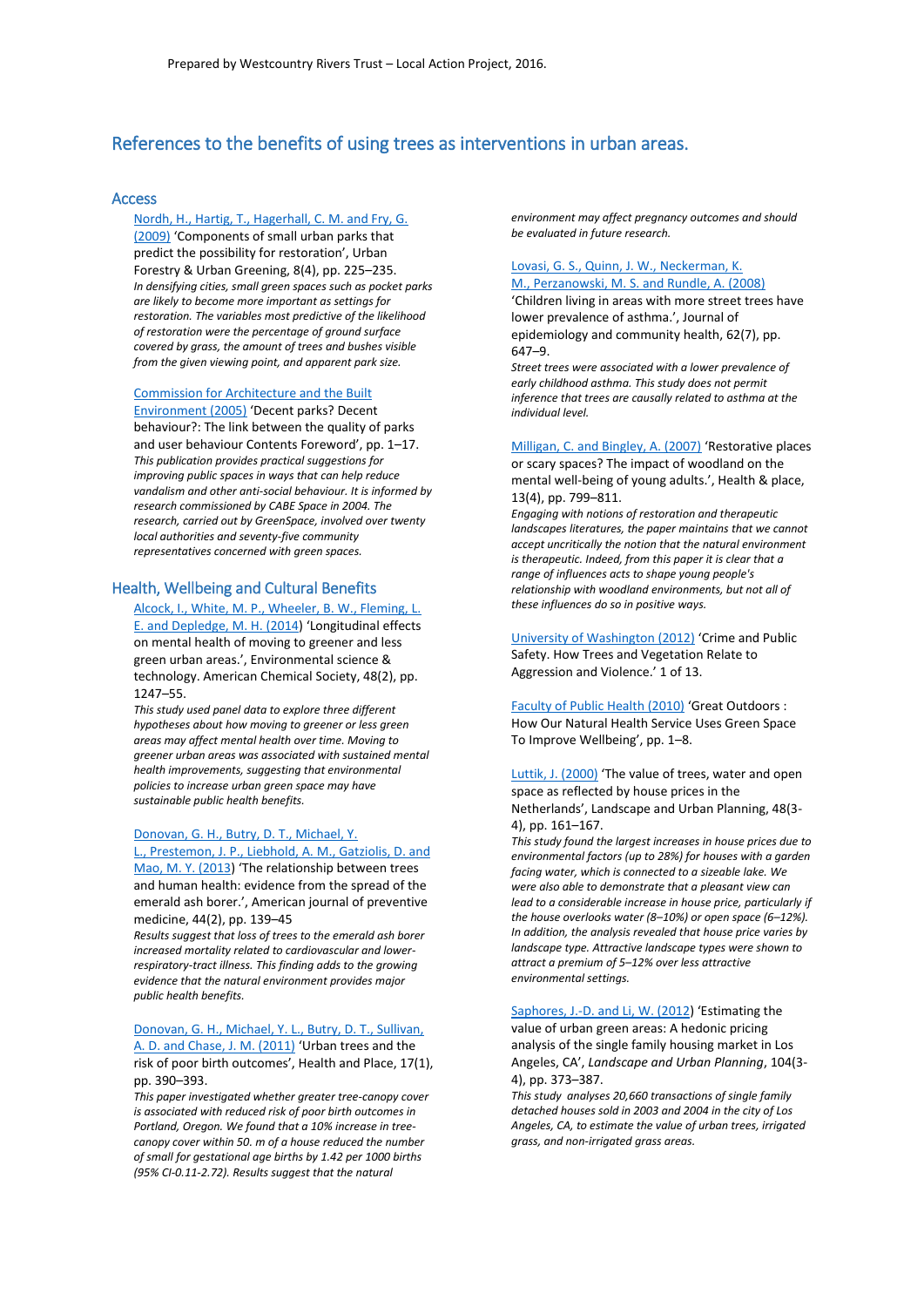[Tabbush, P \(2010\)](http://www.forestry.gov.uk/pdf/Cultural_value_woods_full_report_March2010.pdf/$FILE/Cultural_value_woods_full_report_March2010.pdf) 'Cultural Values of Trees, Woods and Forests' Forest Research.

*This report presents the results of a literature review and primary research into the importance of the cultural values of trees, woods and forests for sustainable forest management (SFM). The concept of 'cultural capital' emerged as helpful in distinguishing between the values and norms that stakeholders (including visitors and local communities) bring to woodlands ('embodied cultural capital'), and physical attributes of the woodlands that are of cultural value ('objectified cultural capital', or 'assets').*

#### Surface Water Management

[Armson, D., Stringer, P. and](http://www.sciencedirect.com/science/article/pii/S1618866713000460) Ennos, A. R. (2013) 'The effect of street trees and amenity grass on urban surface water runoff in Manchester, UK', Urban Forestry & Urban Greening, 12(3), pp. 282–286. *This study assessed the impact of trees upon urban surface water runoff by measuring the runoff from 9 m2 plots covered by grass, asphalt, and asphalt with a tree planted in the centre. It was found that, while grass almost totally eliminated surface runoff, trees and their associated tree pits, reduced runoff from asphalt by as much as 62%. The reduction was more than interception alone could have produced, and relative to the canopy area was much more than estimated by many previous studies.*

Davies, H. and [Doick, K. \(2015\)](https://www.bfn.de/fileadmin/BfN/klimawandel/Dokumente/ECBCC2015/2015-11-18/Session8/Davies_-_Valuing_the_C_seq_and_rainwater.pdf) 'Valuing the carbon sequestration and rainwater interception ecosystem services provided by Britain's urban trees.' Bonn.

[Seitz, J. and Escobedo, F. \(2014\)](https://edis.ifas.ufl.edu/fr239) 'Urban Forests in Florida : Trees Control Stormwater Runoff and Improve Water Quality'. University of Florida. *Neighbourhoods with fewer trees have the potential for increased stormwater, pollutants, and chemicals flowing into their water supply and systems, resulting in health risks, flood damage, and increased taxpayers' dollars to treat the water. In Santa Monica, CA, rainfall interception was measured for 29,229 street and park trees. Researchers found that the trees intercepted 1.6% of total precipitation over a year, providing an estimated value of \$110,890 (\$3.80 per tree) saved on avoided stormwater costs.*

#### Air quality

[Forest Research \(no date\)](http://www.forestry.gov.uk/pdf/urgp_evidence_note_006_Improving_air_quality.pdf/$FILE/urgp_evidence_note_006_Improving_air_quality.pdf) *Improving Air Quality*.

### Climate Regulation

[Armson, D., Stringer, P. and](http://www.sciencedirect.com/science/article/pii/S1618866712000611) Ennos, A. R. (2012) 'The effect of tree shade and grass on surface and globe temperatures in an urban area', Urban Forestry & Urban Greening, 11(3), pp. 245–255. *The results from this study show that both grass and trees can effectively cool surfaces and so can provide regional cooling, helping reduce the urban heat island in hot weather. In contrast grass has little effect upon local air or globe temperatures, so should have little effect on human comfort, whereas tree shade can provide effective local cooling.*

Davies, H. and [Doick, K. \(2015\)](https://www.bfn.de/fileadmin/BfN/klimawandel/Dokumente/ECBCC2015/2015-11-18/Session8/Davies_-_Valuing_the_C_seq_and_rainwater.pdf) 'Valuing the carbon sequestration and rainwater interception ecosystem services provided by Britain's urban trees.' Bonn.

[Forestry Commission \(2013\)](http://www.forestry.gov.uk/pdf/FCRN012.pdf/$FILE/FCRN012.pdf) Air temperature regulation by urban trees and green infrastructure. Farnham.

*Vegetation has a key role to play in contributing to the overall temperature regulation of cities. Informed selection and strategic placement of trees and green infrastructure can reduce the UHI and cool the air by between 2ºC and 8ºC, reducing heat-related stress and premature human deaths during high-temperature events.*

### [Nowak, D. J., Greenfield, E. J., Hoehn, R. E.](https://www.itreetools.org/eco/resources/nrs_2013_nowak_001.pdf)

and [Lapoint, E. \(2013\)](https://www.itreetools.org/eco/resources/nrs_2013_nowak_001.pdf) 'Carbon storage and sequestration by trees in urban and community areas of the United States', Environmental Pollution, (178), pp. 229–236.

*Urban whole tree carbon storage densities average 7.69 kg C m2 of tree cover and sequestration densities average 0.28 kg C m2 of tree cover per year. Total tree carbon storage in U.S. urban areas (c. 2005) is estimated at 643 million tonnes (\$50.5 billion value; 95% CI ¼ 597 million and 690 million tonnes) and annual sequestration is estimated at 25.6 million tonnes (\$2.0 billion value; 95% CI ¼ 23.7 million to 27.4 million tonnes).* 

[Lehmann, S. \(2014](http://www.sciencedirect.com/science/article/pii/S1877916614000046)) 'Low carbon districts: Mitigating the urban heat island with green roof infrastructure', *City, Culture and Society*, 5(1), pp. 1– 8. doi: 10.1016/j.ccs.2014.02.002.

*The integration of trees, shrubs and flora into green spaces and gardens in the city is particularly important in helping to keep the urban built environment cool, because buildings and pavements increase heat absorption and reflection (what is called the urban heat island effect). Integrated urban development with a focus on energy, water, greenery and the urban microclimate will have to assume a lead role and urban designers will engage with policy makers in order to drastically reduce our cities' consumption of energy and resources. This paper introduces the holistic concept of green urbanism as a framework for environmentally conscious urban development.*

#### Habitat Provision

[Alvey, A. A. \(2006\)](http://www.sciencedirect.com/science/article/pii/S1618866706000732) 'Promoting and preserving biodiversity in the urban forest', Urban Forestry & Urban Greening, 5(4), pp. 195–201. *The potential for urban areas to harbor considerable amounts of biodiversity needs to be recognized by city planners and urban foresters so that management practices that preserve and promote that diversity can be pursued. Management options should focus on increasing biodiversity in all aspects of the urban forest, from street trees to urban parks and woodlots.*

Mörtberg, U. and [Wallentinus, H.-G. \(2000\)](http://www.sciencedirect.com/science/article/pii/S0169204600000906) 'Red-

listed forest bird species in an urban environment assessment of green space corridors', Landscape and Urban Planning, 50(4), pp. 215–226.

*The logistic regression models showed that important properties of remnants of natural vegetation were large areas of forest on rich soils, together with connectivity in the form of amounts of this habitat in the landscape. These properties were associated with the green space corridors. Implications for the design of urban green space corridors would be to treat mature and decaying trees and patches of moist deciduous forest as a resource for vulnerable species, and to conserve large areas of natural vegetation*